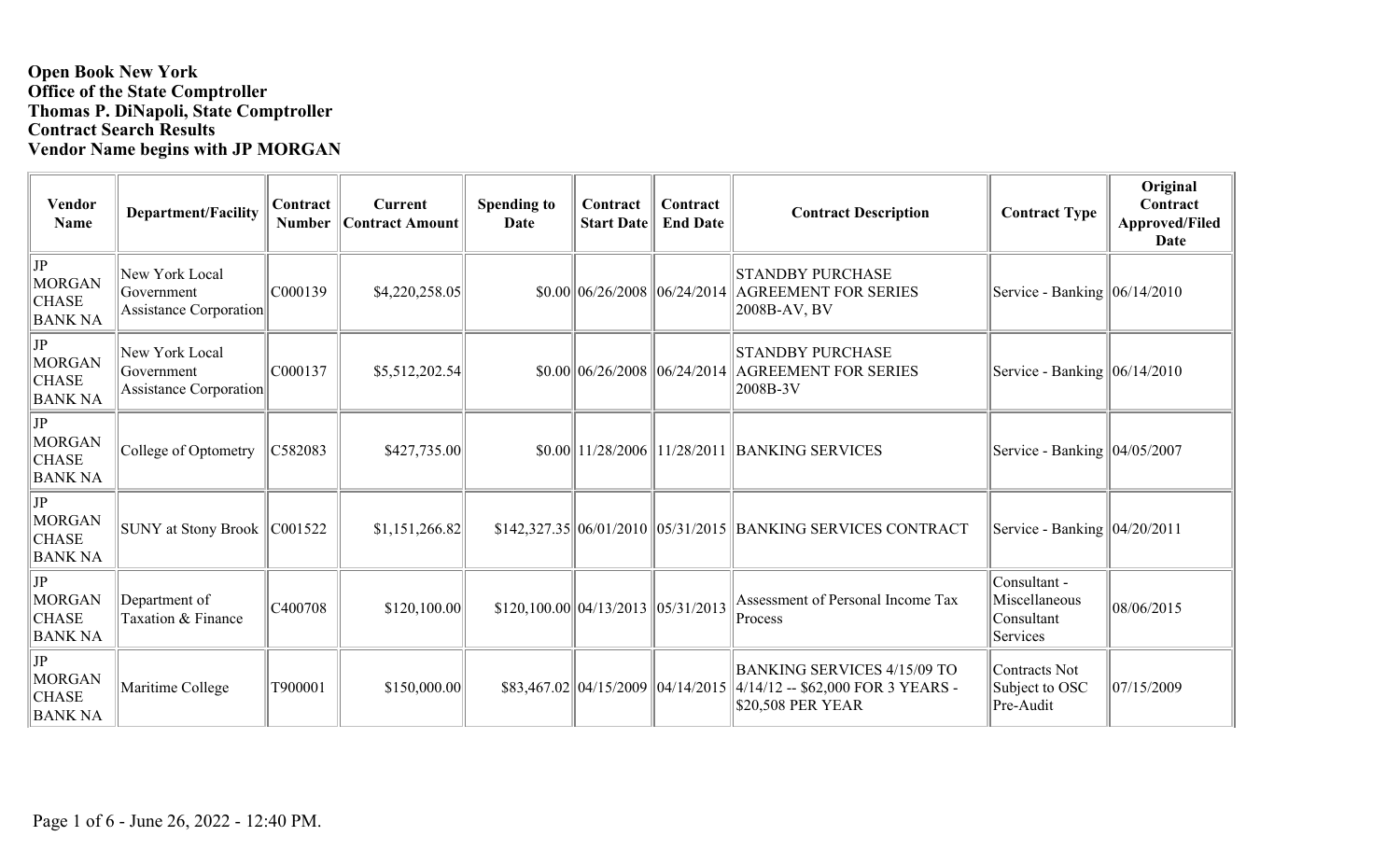| $ $ JP<br>MORGAN<br><b>CHASE</b><br><b>BANK NA</b>     | Office of Children &<br><b>Family Services</b>         | C025949 | \$65,000.00      |                              |                                                   |            | ELECTRONIC PAYMENT CARD<br>\$55,663.64 10/01/2009 05/31/2016 (EPC) SERVICES FOR NY<br>ADOPTION SUBSIDY PAYMENTS            | Service - Banking $\vert 03/15/2012 \vert$ |            |
|--------------------------------------------------------|--------------------------------------------------------|---------|------------------|------------------------------|---------------------------------------------------|------------|----------------------------------------------------------------------------------------------------------------------------|--------------------------------------------|------------|
| JP<br>MORGAN<br><b>CHASE</b><br><b>BANK NA</b>         | SUNY - Upstate<br>Medical University                   | C002315 | \$21,065,502.94] |                              |                                                   |            | \$21,065,502.90 05/30/2012 05/30/2017 TELP LOAN REPAYMENT                                                                  | Service - Banking $ 06/07/2012$            |            |
| JP<br>MORGAN<br><b>CHASE</b><br><b>BANK NA</b>         | Long Island Power<br>Authority                         | C000710 | \$6,300,000.00   |                              | $$0.00 \,   \, 02/01/2012 \,   \, 01/31/2015$     |            | <b>CREDIT FACILITIES TO SUPPORT</b><br>LIPA'S VARIABLE RATE DEBT                                                           | Service - Banking $\vert 01/26/2012 \vert$ |            |
| JP<br>MORGAN<br><b>CHASE</b><br><b>BANK NA</b>         | Long Island Power<br>Authority                         | C000119 | \$3,114,000.00   |                              | $$0.00 \, 05/29/2003$                             | 11/30/2029 | <b>BROKER-DEALER AUCTION</b><br><b>AGENT AGREEMENT SERIIES</b><br> 2003N                                                   | Service - Banking $ 06/15/2004$            |            |
| JP<br>MORGAN<br><b>CHASE</b><br><b>BANK NA</b>         | New York Local<br>Government<br>Assistance Corporation | C000138 | \$2,036,102.87   |                              | $$0.00 \, 06/26/2008 \, 06/24/2014$               |            | <b>STANDBY PURCHASE</b><br><b>AGREEMENT FOR SERIES</b><br>2008B-7V                                                         | Service - Banking $\ 06/14/2010$           |            |
| JP <br>MORGAN<br><b>CHASE</b><br><b>BANK NA</b>        | Long Island Power<br>Authority                         | C000107 | \$525,367,500.00 |                              | $$0.00 \parallel 05/10/2003 \parallel 01/31/2012$ |            | <b>ELECTRIC SYSTEM</b><br>SUBORDINATED REVENUE<br><b>BONDS - ADMIN ISTRATIVE</b><br>AGENT SERIES 1A, 1B, 2A, 2B, 3A,<br>3B | Service - Banking $12/13/2011$             |            |
| JP <br>MORGAN<br><b>CHASE</b><br><b>BANK NA</b>        | Department of<br>Taxation & Finance                    | C400578 | \$9,547,956.46   | $$8,930,233.19$   12/01/2003 |                                                   | 12/31/2010 | PERSONAL INCOME TAX REFUND<br><b>CONTROLLED</b><br>DISBURSEMENT/ACCOUNT<br>RECONCILEMENT SERVICES                          | Service - Banking $ 05/25/2011$            |            |
| JP<br>MORGAN<br><b>CHASE</b><br><b>BANK NA</b>         | <b>Higher Education</b><br>Services Corporation        | X111932 | \$100,000.00]    |                              | $$0.00 \,   \, 07/21/2006 \,   \, 07/20/2016$     |            | ELECTRONIC FUNDS TRANSFER<br><b>SERVICES AGREEMENT</b>                                                                     | Revenue<br>Generating -<br>Other           | 07/21/2006 |
| JP <br><b>MORGAN</b><br><b>CHASE</b><br><b>BANK NA</b> | <b>Higher Education</b><br>Services Corporation        | X111970 | \$65,000.00      |                              | $$0.00 \, 02/25/2009 \, 02/24/2019$               |            | MATER LENDER PARTICIPATION<br><b>AGREEMENT</b>                                                                             | Revenue<br>Generating -<br>Other           | 02/25/2009 |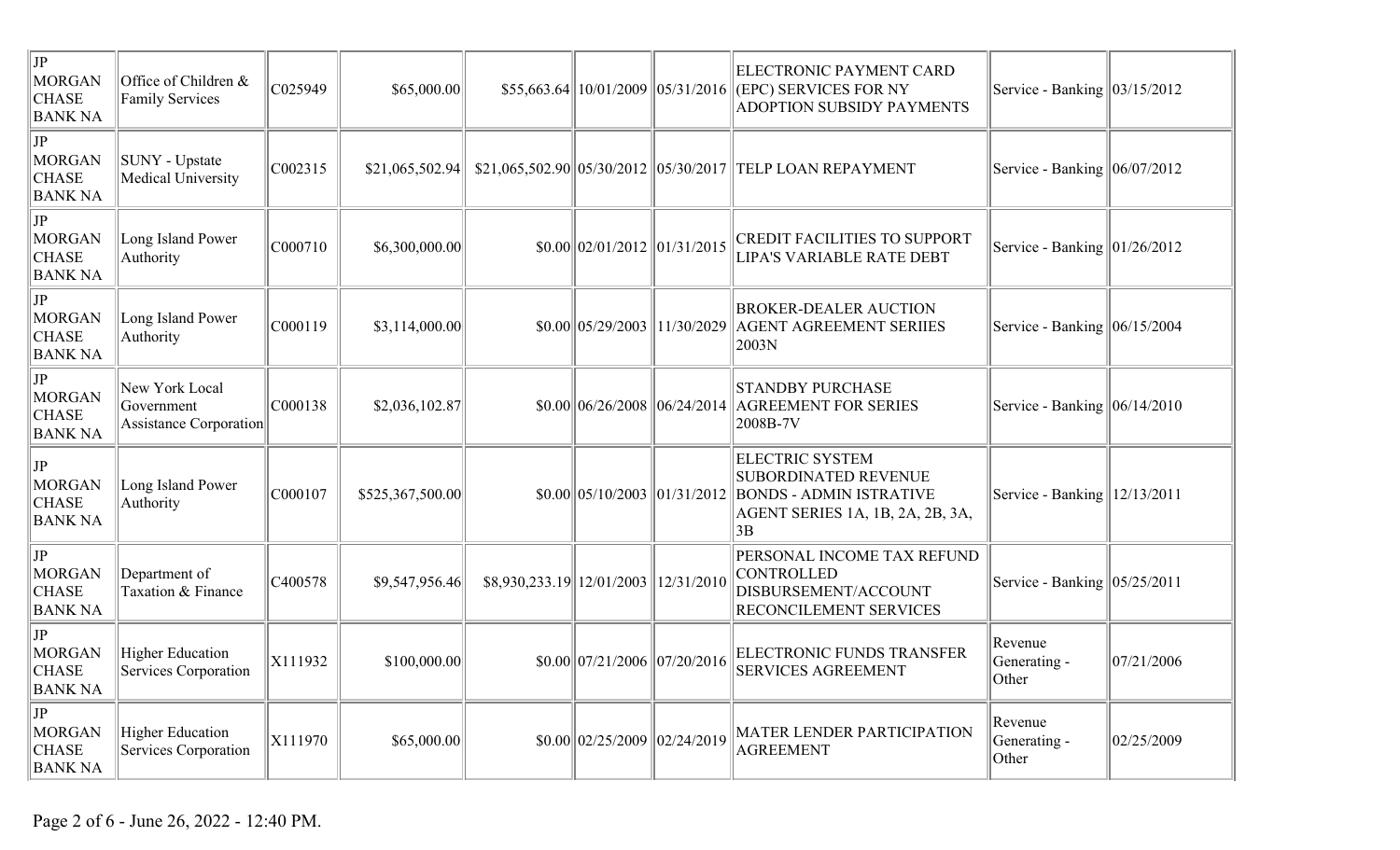| $ $ JP<br>MORGAN<br><b>CHASE</b><br><b>BANK NA</b> | New York State<br>Thruway Authority                    | C100519 | \$24,161,231.00 | $$0.00$   11/06/2003  03/15/2021                                        | CHIPS 2003 SWAPS AGREEMENT                                                                      | Service - Other/<br>Misc. Services                  | 11/20/2003 |
|----------------------------------------------------|--------------------------------------------------------|---------|-----------------|-------------------------------------------------------------------------|-------------------------------------------------------------------------------------------------|-----------------------------------------------------|------------|
| $ $ JP<br>MORGAN<br><b>CHASE</b><br><b>BANK NA</b> | <b>Higher Education</b><br><b>Services Corporation</b> | X111852 | \$100,000.00    | $$0.00$   12/27/2005                                                    | 12/26/2015 EMPIRE EFT SERVICES                                                                  | Revenue<br>Generating -<br>Other                    | 01/25/2006 |
| JP <br>MORGAN<br><b>CHASE</b><br><b>BANK NA</b>    | Department of Labor                                    | C000160 | \$6,482,250.00  | $$30,473.60 \,   \, 06/01/2006 \,   \, 05/31/2016$                      | <b>UI BENEFIT BANKING SVCS</b><br><b>MARKETING MATERIALS &amp;</b><br><b>LANGUAGE INDICATOR</b> | Service - Banking   07/21/2006                      |            |
| JP <br>MORGAN<br><b>CHASE</b><br><b>BANK NA</b>    | <b>SUNY</b> at Stony Brook                             | CM00961 | \$1,181,796.56  |                                                                         | \$0.00 06/01/2015 05/31/2021 BANKING SERVICES                                                   | Service - Banking   09/28/2015                      |            |
| $ $ JP<br>MORGAN<br><b>CHASE</b><br><b>BANK NA</b> | Department of<br>Taxation & Finance                    | C400678 | \$304,272.26    |                                                                         | \$304,272.26 08/31/2015 06/30/2017 CHECK 21 SERVICES                                            | Service - Banking $ 05/10/2013$                     |            |
| $ $ JP<br>MORGAN<br><b>CHASE</b><br><b>BANK NA</b> | New York State<br>Thruway Authority                    | C100946 | \$850,000.00    | $\left  \frac{11}{06}{2009} \right  \left  \frac{02}{28}{2019} \right $ | <b>GOVERNMENT BANKING</b><br><b>SERVICES</b>                                                    | Service - Banking $11/06/2009$                      |            |
| JP <br>MORGAN<br><b>CHASE</b><br><b>BANK NA</b>    | Office of the State<br>Comptroller                     | C000871 | \$2,000,000.00  |                                                                         | $$0.00$ 07/01/2010 12/31/2018 Master Custodial Services                                         | Service - Banking   04/16/2015                      |            |
| $ $ JP<br>MORGAN<br><b>CHASE</b><br><b>BANK NA</b> | College of Optometry                                   | T285684 | \$78,947.41     |                                                                         | \$78,947.00 07/01/2012 12/31/2017 BANKING SERVICES                                              | <b>Contracts Not</b><br>Subject to OSC<br>Pre-Audit | 07/18/2012 |
| $ $ JP<br>MORGAN<br><b>CHASE</b><br><b>BANK NA</b> | College of Optometry                                   | T282699 | \$102,544.20    |                                                                         | \$86,632.55 01/01/2018 12/31/2020 BANKING SERVICES                                              | Contracts Not<br>Subject to OSC<br>Pre-Audit        | 02/07/2018 |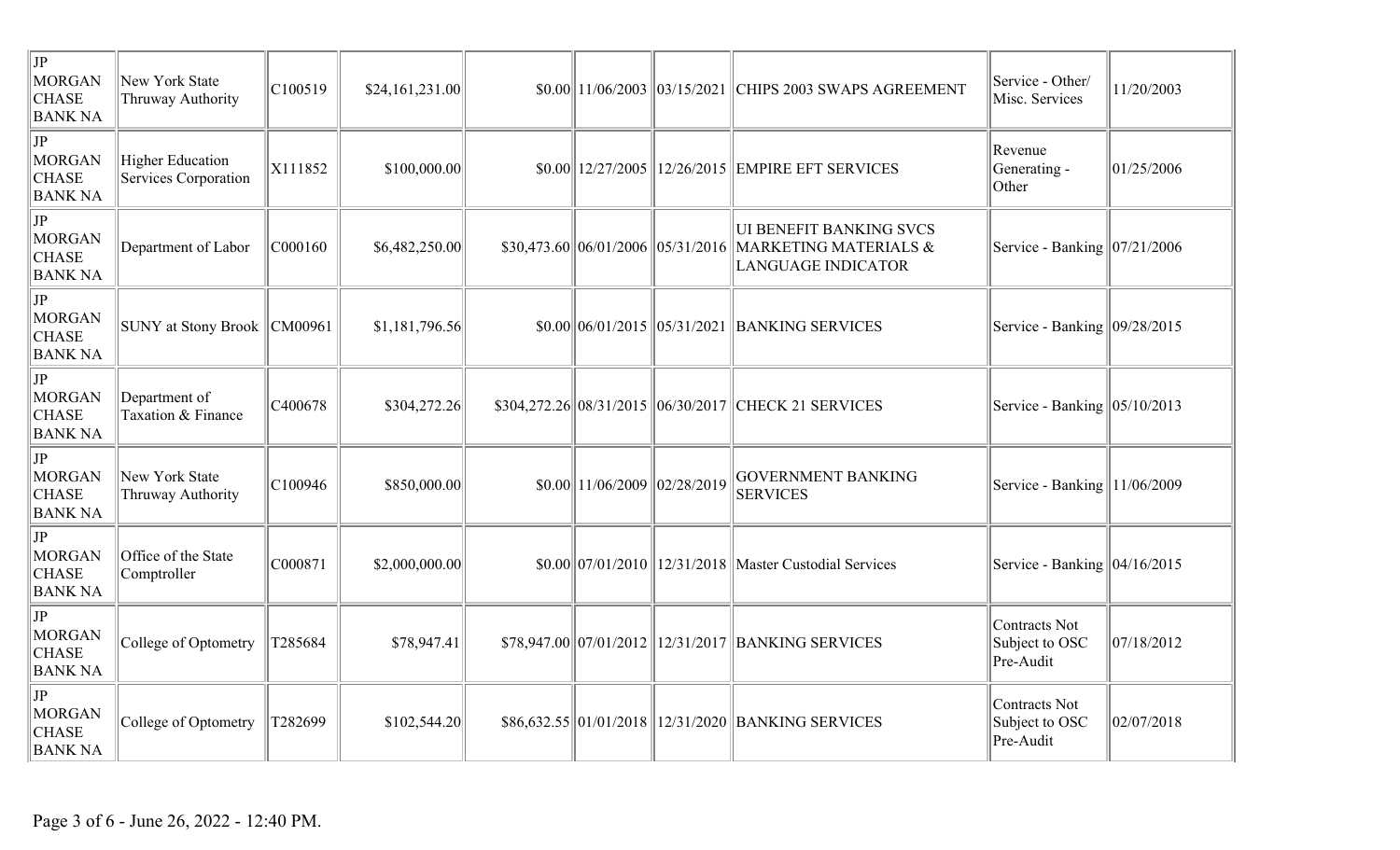| JP<br><b>MORGAN</b><br><b>CHASE</b><br><b>BANK NA</b> | Workers'<br>Compensation Board                          | C140367     | \$3,000,000.00]    |                                                               |                                  | \$63,322.47 08/14/2017 08/13/2022 Banking Services                                                                                         | Service - Banking $\parallel$ 09/15/2017            |            |
|-------------------------------------------------------|---------------------------------------------------------|-------------|--------------------|---------------------------------------------------------------|----------------------------------|--------------------------------------------------------------------------------------------------------------------------------------------|-----------------------------------------------------|------------|
| JP<br><b>MORGAN</b><br><b>CHASE</b><br><b>BANK NA</b> | Department of<br>Taxation & Finance                     | CM00767     | \$81,594,898.78    | \$81,594,898.78 09/07/2004 07/31/2021                         |                                  | LOCKBOX, DEPOSIT &<br><b>REMITTANCE</b><br>PROCESSING, CONTROLLED<br><b>DISBURSEMENT ACCT</b><br>RECONCILEMENT & ELECTRONIC<br><b>PMTS</b> | Service - Banking   03/22/2012                      |            |
| JP<br><b>MORGAN</b><br><b>CHASE</b><br><b>BANK NA</b> | Department of Labor                                     | CM00767     | \$15,578,874.01    | \$13,982,551.87  09/07/2004  07/31/2020                       |                                  | <b>SINGLEFILE BANKING SVCS TO</b><br><b>INCLUDE: PROCESSING</b>                                                                            | Service - Banking $\ 06/16/2011$                    |            |
| JP<br><b>MORGAN</b><br><b>CHASE</b><br><b>BANK NA</b> | Maritime College                                        | CM00961     | \$35,923.78        |                                                               |                                  | \$35,923.78 06/01/2015 05/31/2021 BANKING SERVICES                                                                                         | Service - Banking $\vert 09/28/2015 \vert$          |            |
| JP<br><b>MORGAN</b><br><b>CHASE</b><br><b>BANK NA</b> | Department of<br>Taxation & Finance                     | C400654     | \$2,115,352.54     | $$2,028,064.23 \, 01/01/2011 \, 06/30/2023$                   |                                  | PIT REFUND CONTROLLED<br>DISBURSEMENT AND DIRECT<br><b>DEPOSIT</b>                                                                         | Service - Banking $\vert 10/22/2010 \vert$          |            |
| JP<br><b>MORGAN</b><br><b>CHASE</b><br><b>BANK NA</b> | Department of<br>Taxation & Finance                     | C400581     |                    | $$121,624,911.37$ $$117,546,518.32$ $05/01/2004$ $07/31/2021$ |                                  | COUPON, PAYMENT DOCUMENT<br>& REMITTANCE PROCESSING                                                                                        | Service - Banking $\ 03/16/2012$                    |            |
| JP<br><b>MORGAN</b><br><b>CHASE</b><br><b>BANK NA</b> | Metropolitan<br>Transportation<br>Authority             | C003166     | \$20,914,752.00    |                                                               | $$0.00$   10/01/2019  09/30/2024 | PA Filed Contract - Comprehensive<br><b>Commercial Banking Services</b>                                                                    | <b>Contracts Not</b><br>Subject to OSC<br>Pre-Audit | 10/31/2019 |
| JP<br><b>MORGAN</b><br><b>CHASE</b><br><b>BANK NA</b> | Office of General<br>Services - Purchasing<br>Contracts | $\ PS69527$ | \$3,369,090,237.80 |                                                               |                                  | Statewide purchasing ("P-Card"), travel<br>$$0.00  04/13/2022  04/12/2027  $ and NET (non-employee travel) card<br>services                | Service - Banking $\vert 04/13/2022 \vert$          |            |
| JP<br><b>MORGAN</b><br><b>CHASE</b><br><b>BANK NA</b> | State Insurance Fund                                    | C000534     | \$3,687,057.01     |                                                               |                                  | \$0.00 09/21/2021 07/22/2028 Banking Services                                                                                              | Service - Banking   09/21/2021                      |            |

Page 4 of 6 - June 26, 2022 - 12:40 PM.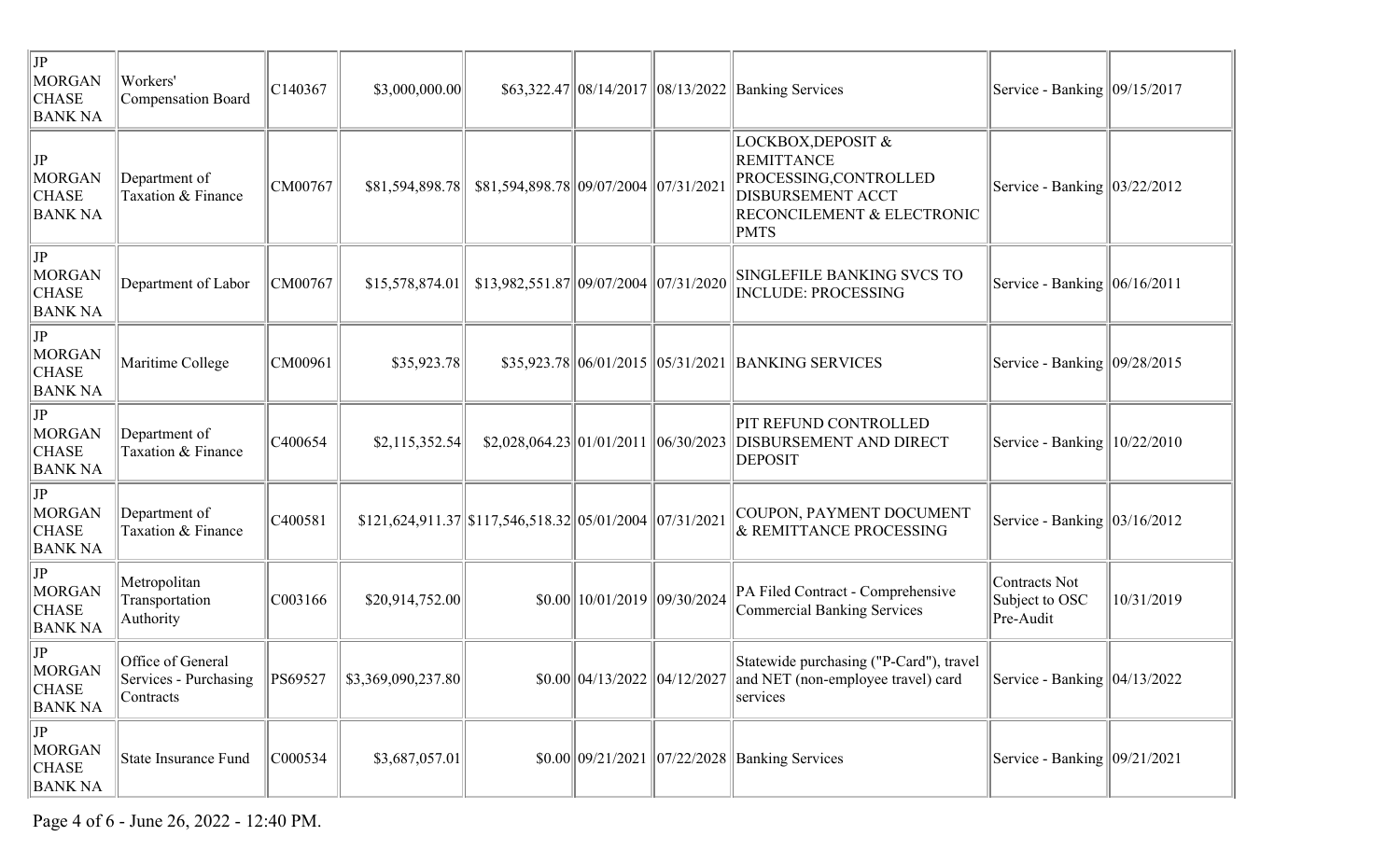| $ $ JP<br><b>MORGAN</b><br><b>CHASE</b><br><b>BANK NA</b>            | Office of the State<br>Comptroller                     | C001103 | \$4,430,000.00   |                                           |                                               | \$832,614.10 04/01/2021 03/31/2028 Master custodial banking services                                                                                                                                                                                           | Service - Banking   03/26/2021               |            |
|----------------------------------------------------------------------|--------------------------------------------------------|---------|------------------|-------------------------------------------|-----------------------------------------------|----------------------------------------------------------------------------------------------------------------------------------------------------------------------------------------------------------------------------------------------------------------|----------------------------------------------|------------|
| JP<br><b>MORGAN</b><br><b>CHASE</b><br><b>BANK NA</b>                | SUNY at Stony Brook   C002729                          |         | \$2,669,852.35   |                                           |                                               | $$141,030.34 \,   \, 06/01/2021 \,   \, 05/31/2026 \,   \,$ Banking services at SUNY Stony Brook Service - Banking $  \, 06/17/2021 \,   \, 06/17/2021 \,   \, 06/17/2021 \,   \, 06/17/2021 \,   \, 06/17/2021 \,   \, 06/17/2021 \,   \, 06/17/2021 \,   \,$ |                                              |            |
| JP<br><b>MORGAN</b><br><b>CHASE</b><br><b>BANK NA</b>                | Department of<br>Taxation & Finance                    | CM02003 | \$52,323,294.43  |                                           |                                               | $$9,349,270.78$   10/16/2020  10/15/2027  Customized lockbox services                                                                                                                                                                                          | Service - Banking $10/16/2020$               |            |
| $  \mathrm{JP}  $<br>MORGAN<br><b>CHASE</b><br><b>BANK NA</b>        | Department of Labor                                    | CM02003 | \$2,400,976.97   |                                           |                                               | $$256,545.45$   10/16/2020  10/15/2027  Customized lockbox services                                                                                                                                                                                            | Service - Banking $\  10/16/2020$            |            |
| JP<br><b>MORGAN</b><br><b>CHASE</b><br><b>BANK NA</b>                | SUNY - Health<br>Science Center at<br>Brooklyn         | C320511 | \$905,628.21     | $$137,962.98 \, 07/01/2020 \, 06/30/2025$ |                                               | Various banking services                                                                                                                                                                                                                                       | Service - Banking   09/18/2020               |            |
| $ $ JP<br><b>MORGAN</b><br><b>CHASE</b><br><b>BANK NA</b>            | Long Island Power<br>Authority                         | C000942 | \$410,020,010.00 |                                           | $$0.00 \,   \, 03/23/2019 \,   \, 03/22/2027$ | Revolving Credit Agreement -<br>\$200,000,000 commitment;<br>\$32,100,000 interest and fees                                                                                                                                                                    | Service - Banking $\vert 03/06/2019 \rangle$ |            |
| JP<br><b>MORGAN</b><br><b>CHASE</b><br><b>BANK NA</b>                | New York State<br>Thruway Authority                    | C010446 | \$850,000.00     |                                           | $$0.00 \,   \, 03/01/2019 \,   \, 02/29/2024$ | <b>Government Banking Services</b>                                                                                                                                                                                                                             | Service - Banking   04/19/2019               |            |
| $  \mathrm{JP}  $<br><b>MORGAN</b><br><b>CHASE</b><br><b>BANK NA</b> | Office of the State<br>Comptroller                     | C001074 | \$903,978.52     |                                           | $$0.00 \,   \, 01/01/2019 \,   \, 03/31/2021$ | Master Custodial for S&L Funds                                                                                                                                                                                                                                 | Service - Banking   05/13/2019               |            |
| $  \mathrm{JP}  $<br><b>MORGAN</b><br><b>CHASE</b><br><b>BANK NA</b> | New York Local<br>Government<br>Assistance Corporation | C000138 | \$3,640,803.87   |                                           |                                               | $$0.00$ 06/26/2008 04/01/2020 --PA Filed Contract - Standby                                                                                                                                                                                                    | Contracts Not<br>Subject to OSC<br>Pre-Audit | 04/23/2019 |